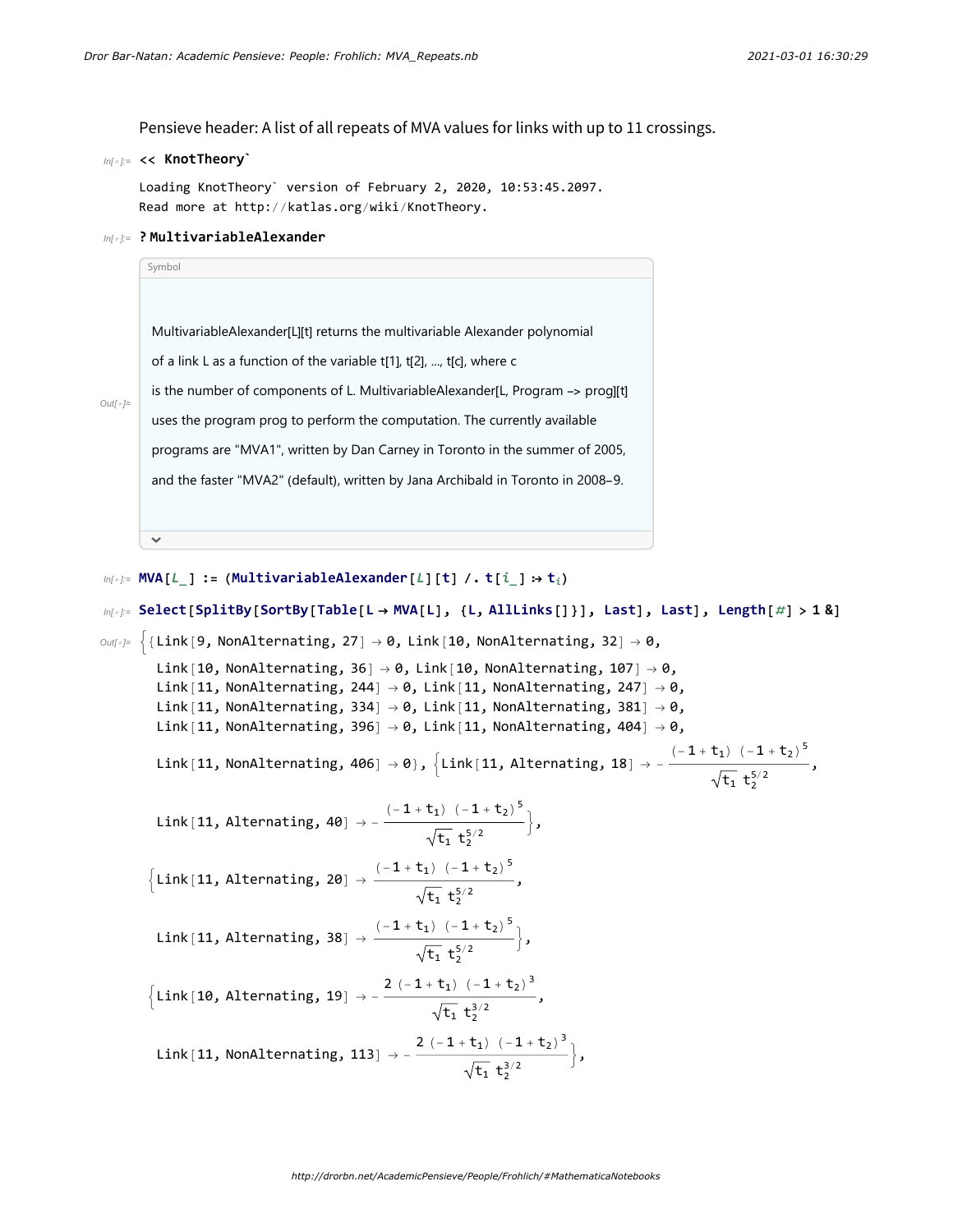$$
\{Link(8, Alternating, 4) \rightarrow -\frac{(-1 + t_1) (-1 + t_2)^3}{\sqrt{t_1} t_2^{3/2}}, Link(10, NonAlternating, 11) \rightarrow -\frac{(-1 + t_1) (-1 + t_2)^3}{\sqrt{t_1} t_2^{3/2}}, Link(11, NonAlternating, 8) \rightarrow -\frac{(-1 + t_1) (-1 + t_2)^3}{\sqrt{t_1} t_2^{3/2}},
$$
\n
$$
Link(11, NonAlternating, 8) \rightarrow -\frac{(-1 + t_1) (-1 + t_2)^3}{\sqrt{t_1} t_2^{3/2}},
$$
\n
$$
Link(11, NonAlternating, 53] \rightarrow -\frac{(-1 + t_1) (-1 + t_2)^3}{\sqrt{t_1} t_2^{3/2}}, link(10, NonAlternating, 2) \rightarrow
$$
\n
$$
\{Link(11, Nonalternating, 2) \rightarrow \frac{(-1 + t_1) (-1 + t_2)^3}{\sqrt{t_1} t_2^{3/2}}, Link(10, NonAlternating, 21) \rightarrow \frac{(-1 + t_1) (-1 + t_2)^3}{\sqrt{t_1} t_2^{3/2}},
$$
\n
$$
Link(11, Nonalternating, 5) \rightarrow \frac{(-1 + t_1) (-1 + t_2)^3}{\sqrt{t_1} t_2^{3/2}},
$$
\n
$$
Link(11, Nonalternating, 52) \rightarrow \frac{(-1 + t_1) (-1 + t_2)^3}{\sqrt{t_1} t_2^{3/2}},
$$
\n
$$
Link(10, Alternating, 92) \rightarrow \frac{2 (-1 + t_1) (-1 + t_2)^3}{\sqrt{t_1} t_2^{3/2}},
$$
\n
$$
\{Link(11, NonAlternating, 92) \rightarrow \frac{2 (-1 + t_1) (-1 + t_2)^3}{\sqrt{t_1} t_2^{3/2}},
$$
\n
$$
Link(10, Alternating, 93) \rightarrow \frac{3 (-1 + t_1) (-1 + t_2)}{\sqrt{t_1} t_2^{3/2}},
$$
\n
$$
Link(10, Nonalternating, 94) \rightarrow \frac{3 (-1 + t_1) (-1 + t_2)}{\sqrt{t_1} \sqrt{t_2}},
$$
\n
$$
Link(10, Nonalternating,
$$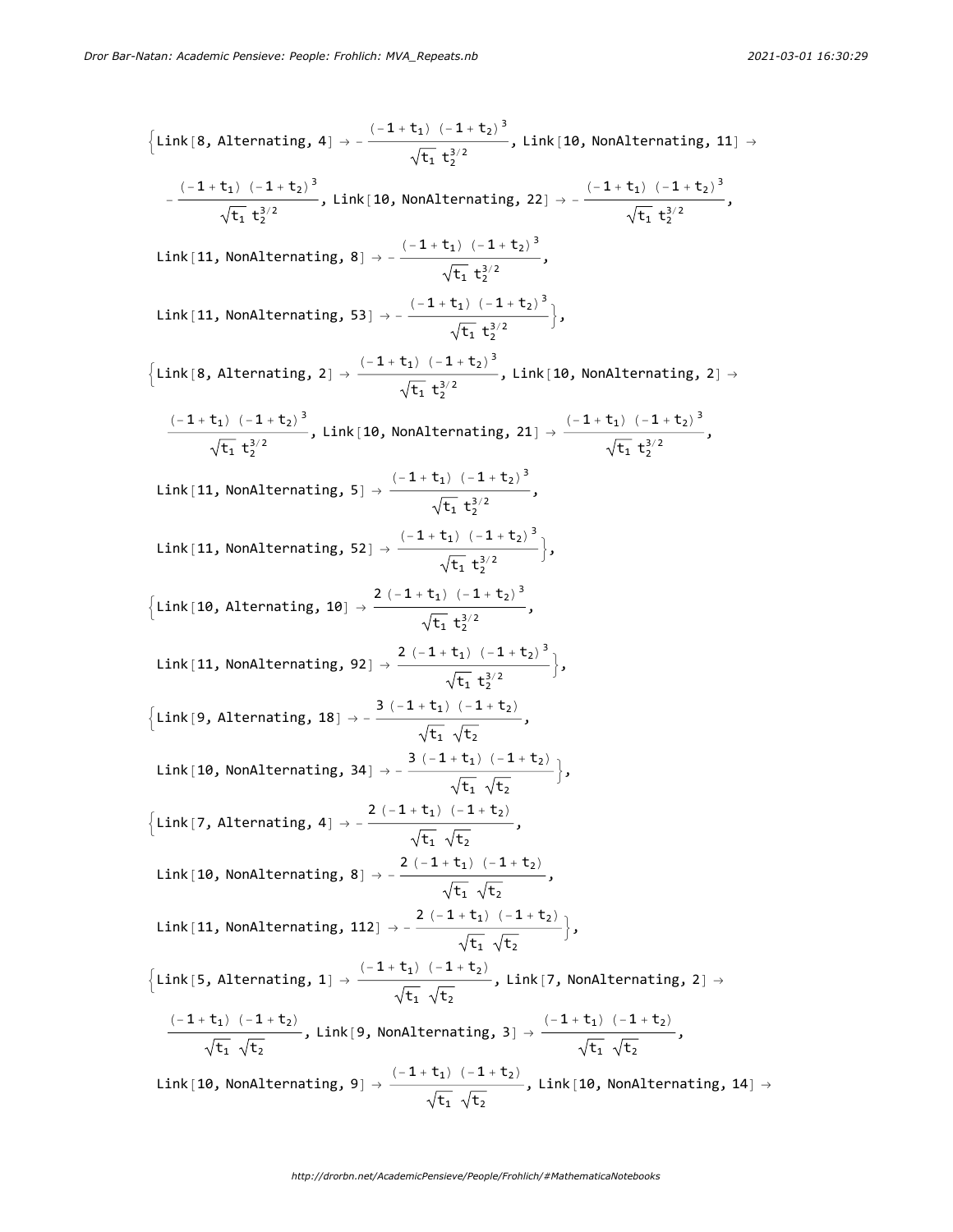$$
\frac{(-1+t_1) (-1+t_2)}{\sqrt{t_1} \sqrt{t_2}}, \text{link}[10, NonAlternating, 18] \rightarrow \frac{(-1+t_1) (-1+t_2)}{\sqrt{t_1} \sqrt{t_2}}, \text{link}[11, NonAlternating, 15] \rightarrow \frac{(-1+t_1) (-1+t_2)}{\sqrt{t_1} \sqrt{t_2}}, \text{link}[11, NonAlternating, 33] \rightarrow \frac{(-1+t_1) (-1+t_2)}{\sqrt{t_1} \sqrt{t_2}}, \text{link}[11, NonAlternating, 39] \rightarrow \frac{(-1+t_1) (-1+t_2)}{\sqrt{t_1} \sqrt{t_2}},
$$
\n
$$
\left\{Link[9, NonAlternating, 2] \rightarrow \frac{2 (-1+t_1) (-1+t_2)}{\sqrt{t_1} \sqrt{t_2}}, \frac{(-1+t_1) (-1+t_2)}{\sqrt{t_1} \sqrt{t_2}}, \right\}
$$
\n
$$
\left\{Link[11, NonAlternating, 30] \rightarrow \frac{2 (-1+t_1) (-1+t_2)}{\sqrt{t_1} \sqrt{t_2}}, \frac{(-1+t_1) (-1+t_2)}{\sqrt{t_1} \sqrt{t_2}}, \right\}
$$
\n
$$
\left\{Link[11, NonAlternating, 27] \rightarrow \frac{3 (-1+t_1) (1+t_2)}{\sqrt{t_1} \sqrt{t_2}}, \frac{(-1+t_2) (-1+t_2)}{\sqrt{t_2} \sqrt{t_2}}, \right\}
$$
\n
$$
Link[10, Nonalternating, 56] \rightarrow \frac{(-1+t_1) (1+t_1)^2 (-1+t_2)}{\sqrt{t_1} \sqrt{t_2}}, \text{link}[10, Nonalternating, 226] \rightarrow \frac{(-1+t_1) (1+t_1)^2 (-1+t_2)}{t_1^{2/2} \sqrt{t_2}}, \text{link}[11, Nonalternating, 226] \rightarrow \frac{(-1+t_1) (1+t_1)^2 (-1+t_2)}{t_1^{2/2} \sqrt{t_2}}, \left\{Link[10, Alternating, 3] \rightarrow -\frac{(-1+t_1) (-2+t_2) (-1+t_2) (-1+t_2) (-1+t_2)}{\sqrt{t_1} t_2^{2/2}}, \text{link}[10, Alternating, 36] \rightarrow -\frac{(-1+t_1) (-2+t_2) (-
$$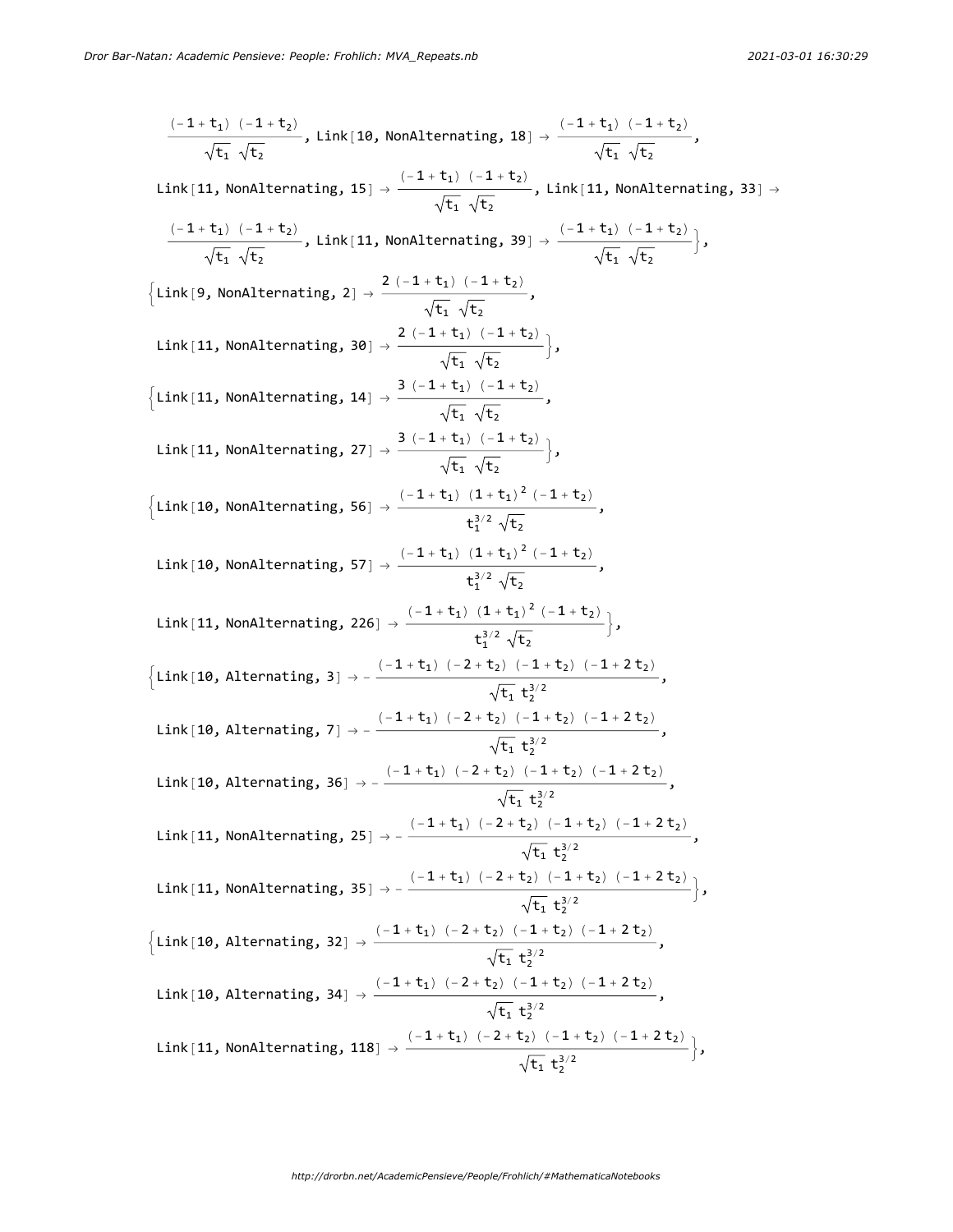$$
\{Link(9, Alternating, 38) \rightarrow -\frac{(-1+t_1)(-1+t_2)(1+t_1t_2)^2}{t_1^{3/2}t_2^{3/2}},\
$$
\n
$$
Link(11, NonAlternating, 206) \rightarrow -\frac{(-1+t_1)(-1+t_2)(1+t_1t_2)^2}{t_1^{3/2}t_2^{3/2}}\}.
$$
\n
$$
\{Link(9, NonAlternating, 13) \rightarrow -\frac{(1-t_1+t_1t_2)(1-t_2+t_1t_2)}{t_1t_2},\
$$
\n
$$
Link(11, NonAlternating, 138) \rightarrow -\frac{(1-t_1+t_1t_2)(1-t_2+t_1t_2)}{t_1t_2},\
$$
\n
$$
Link(9, Alternating, 41) \rightarrow -\frac{(1+t_1+t_2)(1-t_1+t_1t_2)(1-t_2+t_1t_2)}{t_2^{3/2}t_2^{3/2}}\}.
$$
\n
$$
Link(10, NonAlternating, 209] \rightarrow -\frac{(1+t_1t_2)(1-t_1+t_1t_2)(1-t_2+t_1t_2)}{t_2^{3/2}t_2^{3/2}}\}.
$$
\n
$$
Link(11, NonAlternating, 41) \rightarrow \frac{(-1+t_1+t_2)(-t_1-t_2+t_1t_2)}{t_1t_2},\
$$
\n
$$
Link(10, NonAlternating, 44) \rightarrow \frac{(-1+t_1)(-1+t_2)^3(1+t_2^2)}{t_1t_2},\
$$
\n
$$
Link(11, NonAlternating, 18) \rightarrow -\frac{(-1+t_1)(-1+t_2)^3(1+t_2^2)}{\sqrt{t_1}t_2^{3/2}},\
$$
\n
$$
Link(11, NonAlternating, 5) \rightarrow -\frac{(-1+t_1)(-1+t_2)(1+t_2^2)}{\sqrt{t_1}t_2^{3/2}},\
$$
\n
$$
Link(10, NonAlternating, 5) \rightarrow -\frac{(-1+t_1)(-1+t_2)(1+t_2^2)}{\sqrt{t_1}t_2^{3/2}},\
$$
\n
$$
Link(10, NonAlternating, 5) \rightarrow -\frac{(-1+t_1)(-1+t_2)(1+t_2^2
$$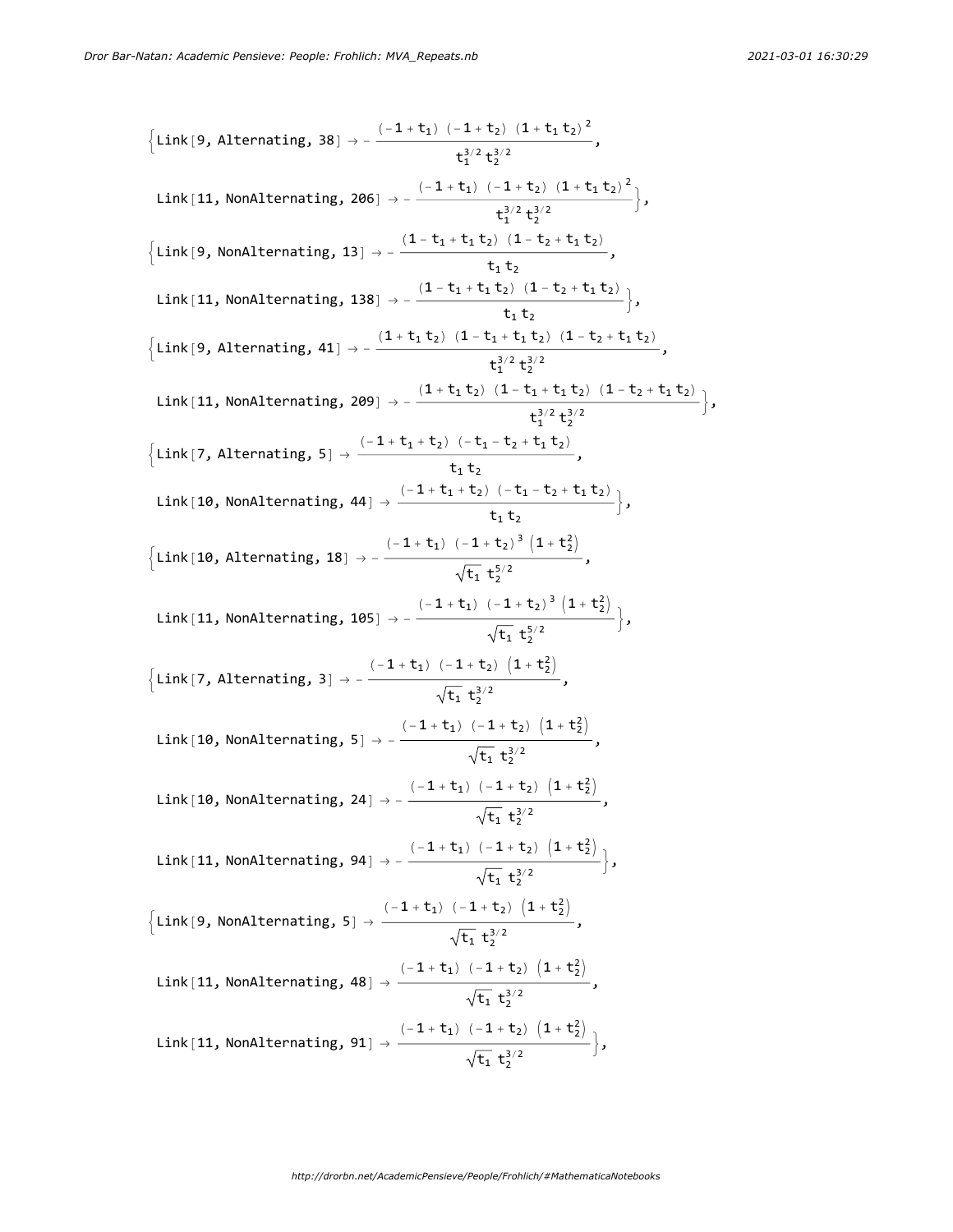$$
\begin{aligned}\n\{\text{Link}[10, NonAlternating, 33] &\rightarrow -\frac{(-1+t_1) (-1+t_2) (1-4t_2+t_2^2)}{\sqrt{t_1} t_2^{3/2}},\\ \text{Link}[11, NonAlternating, 2] &\rightarrow -\frac{(-1+t_1) (-1+t_2) (1-4t_2+t_2^2)}{\sqrt{t_1} t_2^{3/2}},\\ \{\text{Link}[9, Alternating, 8] &\rightarrow \frac{(-1+t_1) (-1+t_2) (1-4t_2+t_2^2)}{\sqrt{t_1} t_2^{3/2}},\\ \text{Link}[11, NonAlternating, 23] &\rightarrow \frac{(-1+t_1) (-1+t_2) (1-4t_2+t_2^2)}{\sqrt{t_1} t_2^{3/2}},\\ \text{Link}[11, NonAlternating, 50] &\rightarrow \frac{(-1+t_1) (-1+t_2) (1-4t_2+t_2^2)}{\sqrt{t_1} t_2^{3/2}},\\ \{\text{Link}[11, Alternating, 28] &\rightarrow -\frac{(-1+t_1) (-1+t_2) (1-3t_2+t_2^2)}{\sqrt{t_1} t_2^{5/2}},\\ \text{Link}[11, Alternating, 49] &\rightarrow -\frac{(-1+t_1) (-1+t_2) (1-3t_2+t_2^2)}{\sqrt{t_1} t_2^{5/2}},\\ \{\text{Link}[11, Alternating, 41] &\rightarrow \frac{(-1+t_1) (-1+t_2) (1-3t_2+t_2^2)}{\sqrt{t_1} t_2^{5/2}},\\ \text{Link}[10, Alternating, 41] &\rightarrow \frac{(-1+t_1) (-1+t_2) (1-3t_2+t_2^2)}{\sqrt{t_1} t_2^{5/2}},\\ \{\text{Link}[10, NonAlternating, 12] &\rightarrow -\frac{(-1+t_1) (-1+t_2) (1-3t_2+t_2^2)}{\sqrt{t_1} t_2^{3/2}},\\ \text{Link}[10, NonAlternating, 22] &\rightarrow -\frac{(-1+t_1) (-1+t_2) (1-3t_2+t_2^2)}{\sqrt{t_1} t_2^{3/2}},\\ \text{Link}[10, NonAlternating, 20] &\rightarrow -\frac{(-1+t_1) (-1+t_2) (1-3t_2+t_2^2)}{\sqrt{t_1} t_2
$$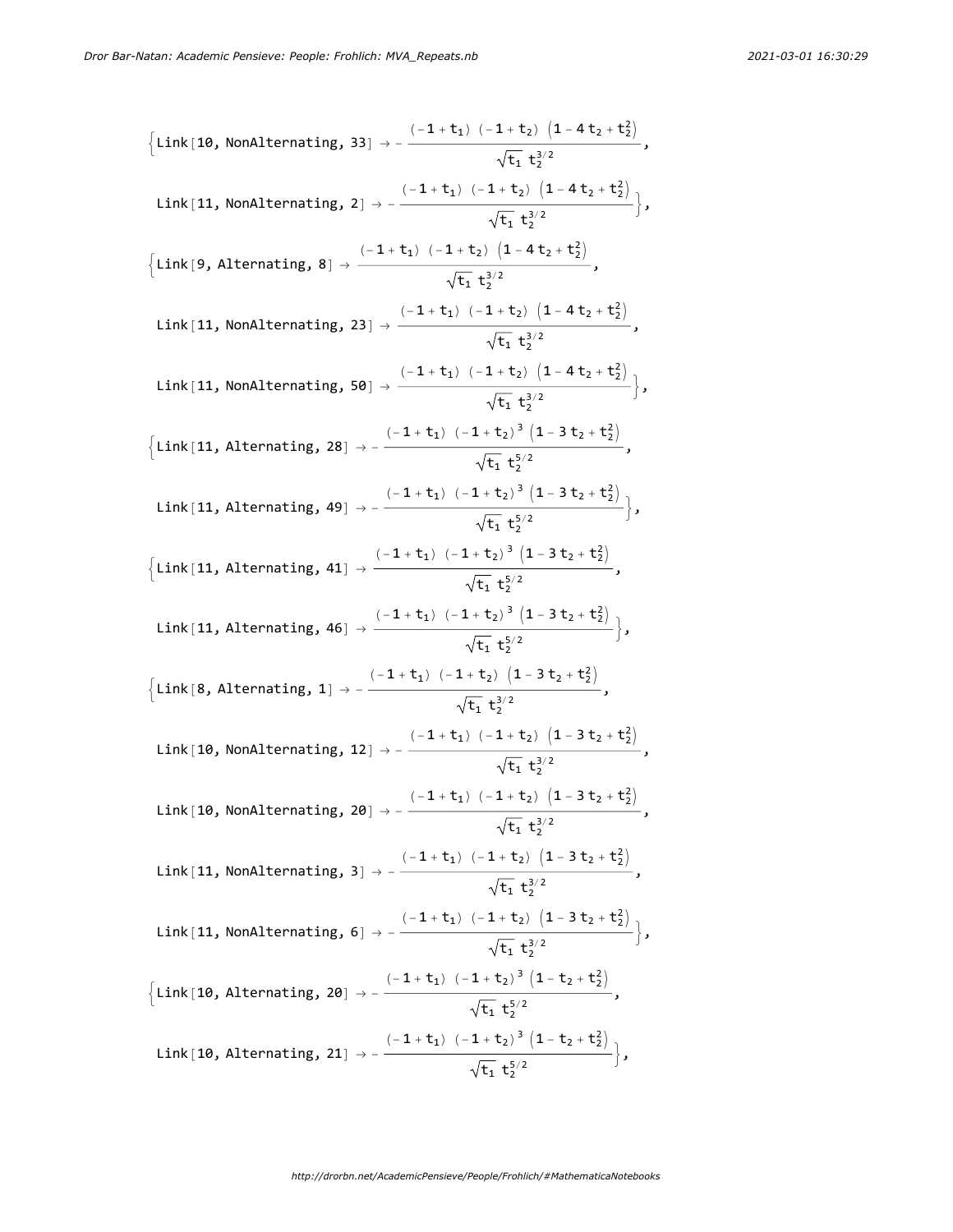$$
\{Link[10, Alternating, 14] \rightarrow \frac{(-1+t_1) (-1+t_2)^3 (1-t_2+t_2^2)}{\sqrt{t_1} t_2^{5/2}},\
$$
\n
$$
Link[10, Alternating, 22] \rightarrow \frac{(-1+t_1) (-1+t_2)^3 (1-t_2+t_2^2)}{\sqrt{t_1} t_2^{5/2}},\
$$
\n
$$
Link[11, Nonalternating, 88] \rightarrow \frac{(-1+t_1) (-1+t_2)^3 (1-t_2+t_2^2)}{\sqrt{t_1} t_2^{5/2}} \}
$$
\n
$$
\{Link[11, Alternating, 114] \rightarrow -\frac{4 (-1+t_1) (-1+t_2) (1-t_2+t_2^2)}{\sqrt{t_1} t_2^{5/2}},\
$$
\n
$$
Link[11, Alternating, 126] \rightarrow -\frac{4 (-1+t_1) (-1+t_2) (1-t_2+t_2^2)}{\sqrt{t_1} t_2^{5/2}} \}
$$
\n
$$
\{Link[9, Alternating, 4] \rightarrow -\frac{2 (-1+t_1) (-1+t_2) (1-t_2+t_2^2)}{\sqrt{t_1} t_2^{3/2}},\
$$
\n
$$
Link[10, Nonalternating, 35] \rightarrow -\frac{2 (-1+t_1) (-1+t_2) (1-t_2+t_2^2)}{\sqrt{t_1} t_2^{3/2}},\
$$
\n
$$
link[10, Nonalternating, 35] \rightarrow -\frac{2 (-1+t_1) (-1+t_2) (1-t_2+t_2^2)}{\sqrt{t_1} t_2^{3/2}},\
$$
\n
$$
Link[9, Nonalternating, 6] \rightarrow \frac{(-1+t_1) (-1+t_2) (1-t_2+t_2^2)}{\sqrt{t_1} t_2^{3/2}},\
$$
\n
$$
Link[9, Nonalternating, 8] \rightarrow \frac{(-1+t_1) (-1+t_2) (1-t_2+t_2^2)}{\sqrt{t_1} t_2^{3/2}},\
$$
\n
$$
Link[10, Nonalternating, 8] \rightarrow \frac{(-1+t_1) (-1+t_2) (1-t_2+t_2^2)}{\sqrt{t_1} t_2^{3/2}},\
$$
\n
$$
Link[10, Nonalternating, 9] \rightarrow \frac
$$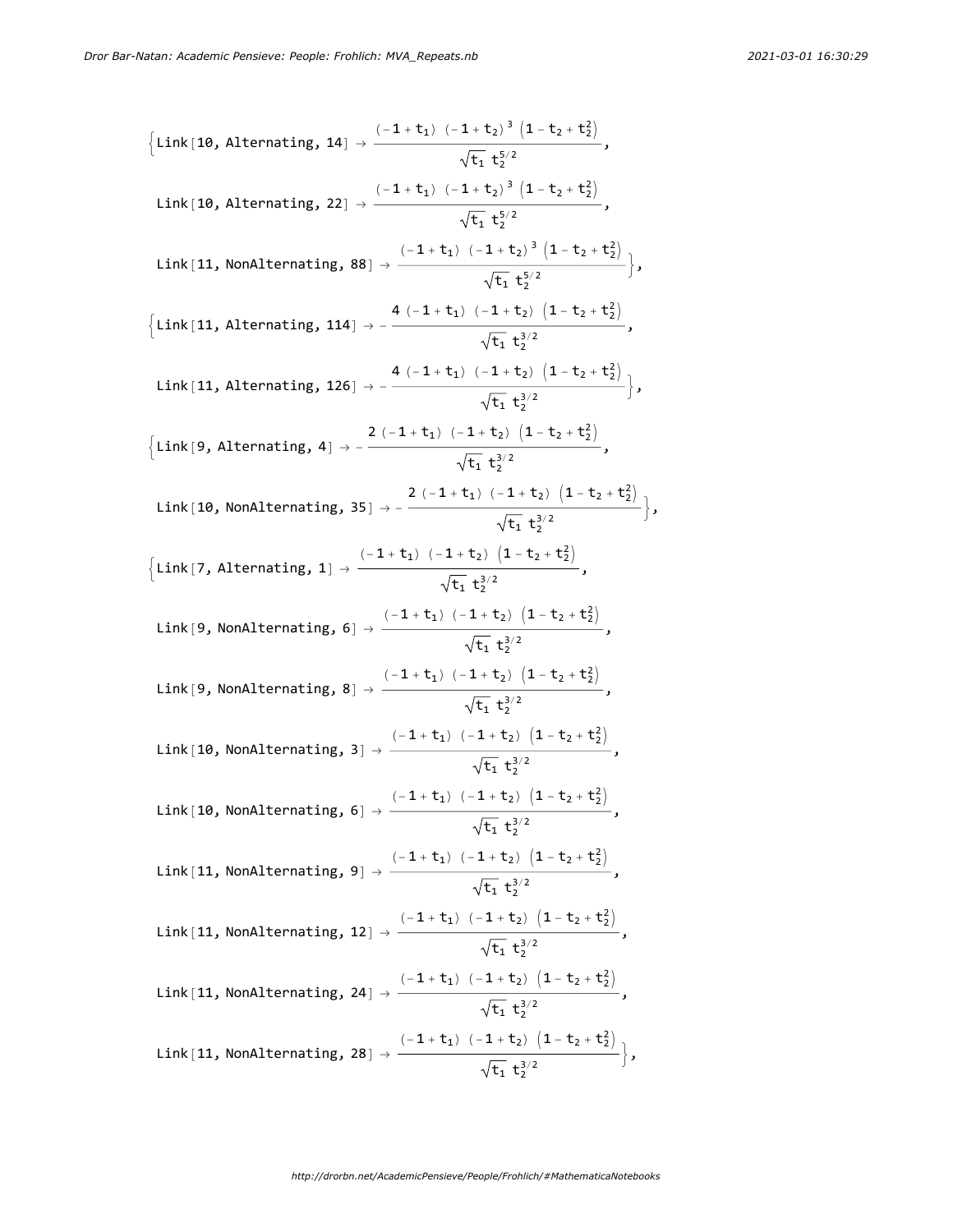$$
\{Link[9, Alternating, 18]\} \rightarrow \frac{2(-1+t_1) (-1+t_2) (1-t_2+t_2^2)}{\sqrt{t_1} t_2^{3/2}},
$$
\n
$$
Link[11, NonAlternating, 17] \rightarrow \frac{2(-1+t_1) (-1+t_2) (1-t_2+t_2^2)}{\sqrt{t_1} t_2^{3/2}},
$$
\n
$$
Link[11, NonAlternating, 78] \rightarrow \frac{2(-1+t_1) (-1+t_2) (1-t_2+t_2^2)}{\sqrt{t_1} t_2^{3/2}},
$$
\n
$$
Link[11, NonAlternating, 83] \rightarrow \frac{2(-1+t_1) (-1+t_2) (1-t_2+t_2^2)}{\sqrt{t_1} t_2^{3/2}},
$$
\n
$$
\{Link[11, Alternating, 112] \rightarrow -\frac{2(-1+t_1) (-1+t_2) (1+t_2^2) (1-t_2+t_2^2)}{\sqrt{t_1} t_2^{5/2}},
$$
\n
$$
Link[11, Alternating, 138] \rightarrow -\frac{2(-1+t_1) (-1+t_2) (1+t_2^2) (1-t_2+t_2^2)}{\sqrt{t_1} t_2^{5/2}},
$$
\n
$$
Link[19, Alternating, 9] \rightarrow \frac{(-1+t_1) (-1+t_2) (1+t_2^2) (1-t_2+t_2^2)}{\sqrt{t_1} t_2^{5/2}},
$$
\n
$$
Link[11, NonAlternating, 88] \rightarrow \frac{(-1+t_1) (-1+t_2) (1+t_2^2) (1-t_2+t_2^2)}{\sqrt{t_1} t_2^{5/2}},
$$
\n
$$
Link[11, NonAlternating, 81] \rightarrow \frac{(-1+t_1) (-1+t_2) (1+t_2^2) (1-t_2+t_2^2)}{\sqrt{t_1} t_2^{5/2}},
$$
\n
$$
\{Link[11, NonAlternating, 81] \rightarrow \frac{(-1+t_1) (-1+t_2) (1-t_2^2) (1-t_2+t_2^2)}{\sqrt{t_1} t_2^{5/2}},
$$
\n
$$
\{Link[11, Alternating, 57] \rightarrow -\frac{(-1+t_1) (-1+t_2) (1-3t_2+t_2^2
$$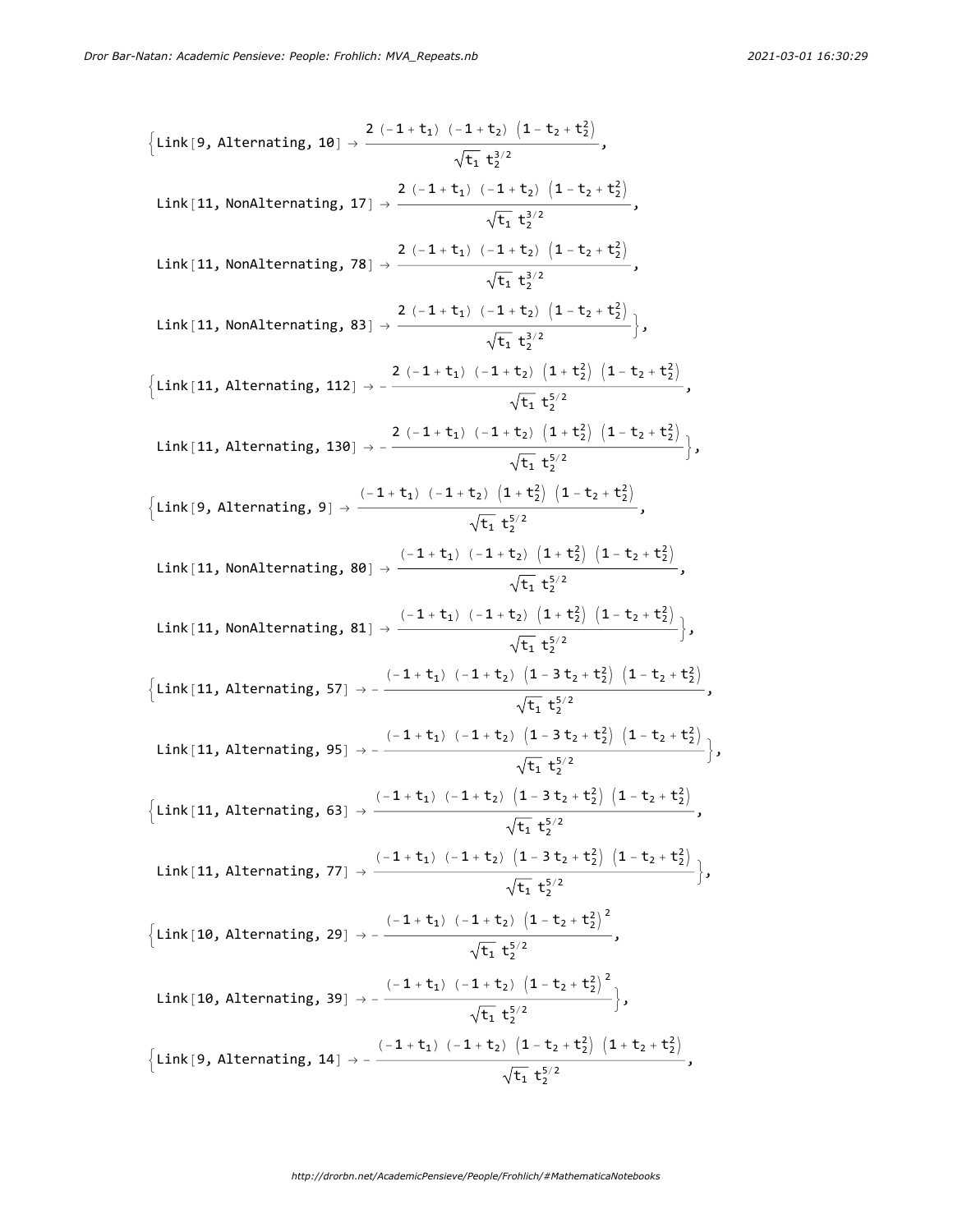Link[10, NonAlternating, 39] 
$$
\rightarrow -\frac{(-1+t_1)(-1+t_2)(1-t_2+t_2^2)(1+t_2+t_2^2)}{\sqrt{t_1} t_2^{5/2}}
$$
  
\n{Link[11, Alternating, 94]  $\rightarrow \frac{(-1+t_1)(-1+t_2)(2-7t_2+2t_2^2)}{\sqrt{t_1} t_2^{3/2}}$ ,  
\nLink[11, Alternating, 96]  $\rightarrow \frac{(-1+t_1)(-1+t_2)(2-7t_2+2t_2^2)}{\sqrt{t_1} t_2^{3/2}}$ ,  
\n{Link[10, Alternating, 41]  $\rightarrow -\frac{(-1+t_1)(-1+t_2)(2-3t_2+2t_2^2)}{\sqrt{t_1} t_2^{3/2}}$ ,  
\nLink[11, NonAlternating, 93]  $\rightarrow -\frac{(-1+t_1)(-1+t_2)(2-3t_2+2t_2^2)}{\sqrt{t_1} t_2^{3/2}}$ ,  
\nLink[11, NonAlternating, 124]  $\rightarrow -\frac{(-1+t_1)(-1+t_2)(2-3t_2+2t_2^2)}{\sqrt{t_1} t_2^{3/2}}$ ,  
\n{Link[9, Alternating, 1]  $\rightarrow -\frac{(-1+t_1)(-1+t_2)(2-3t_2+2t_2^2)}{\sqrt{t_1} t_2^{3/2}}$ ,  
\nLink[9, Alternating, 3]  $\rightarrow \frac{(-1+t_1)(-1+t_2)(2-3t_2+2t_2^2)}{\sqrt{t_1} t_2^{3/2}}$ ,  
\nLink[10, Alternating, 31]  $\rightarrow \frac{(-1+t_1)(-1+t_2)(2-3t_2+2t_2^2)}{\sqrt{t_1} t_2^{3/2}}$ ,  
\nLink[10, Alternating, 31]  $\rightarrow \frac{(-1+t_1)(-1+t_2)(2-3t_2+2t_2^2)}{\sqrt{t_1} t_2^{3/2}}$ ,  
\nLink[10, NonAlternating, 16]  $\rightarrow \frac{(-1+t_1)(-1+t_2)(2-3t_2+2t_2^2)}{\sqrt{t_1} t_2^{3/2}}$ ,  
\nLink[11, NonAlternating, 18]  $\rightarrow \frac{(-1+t_1$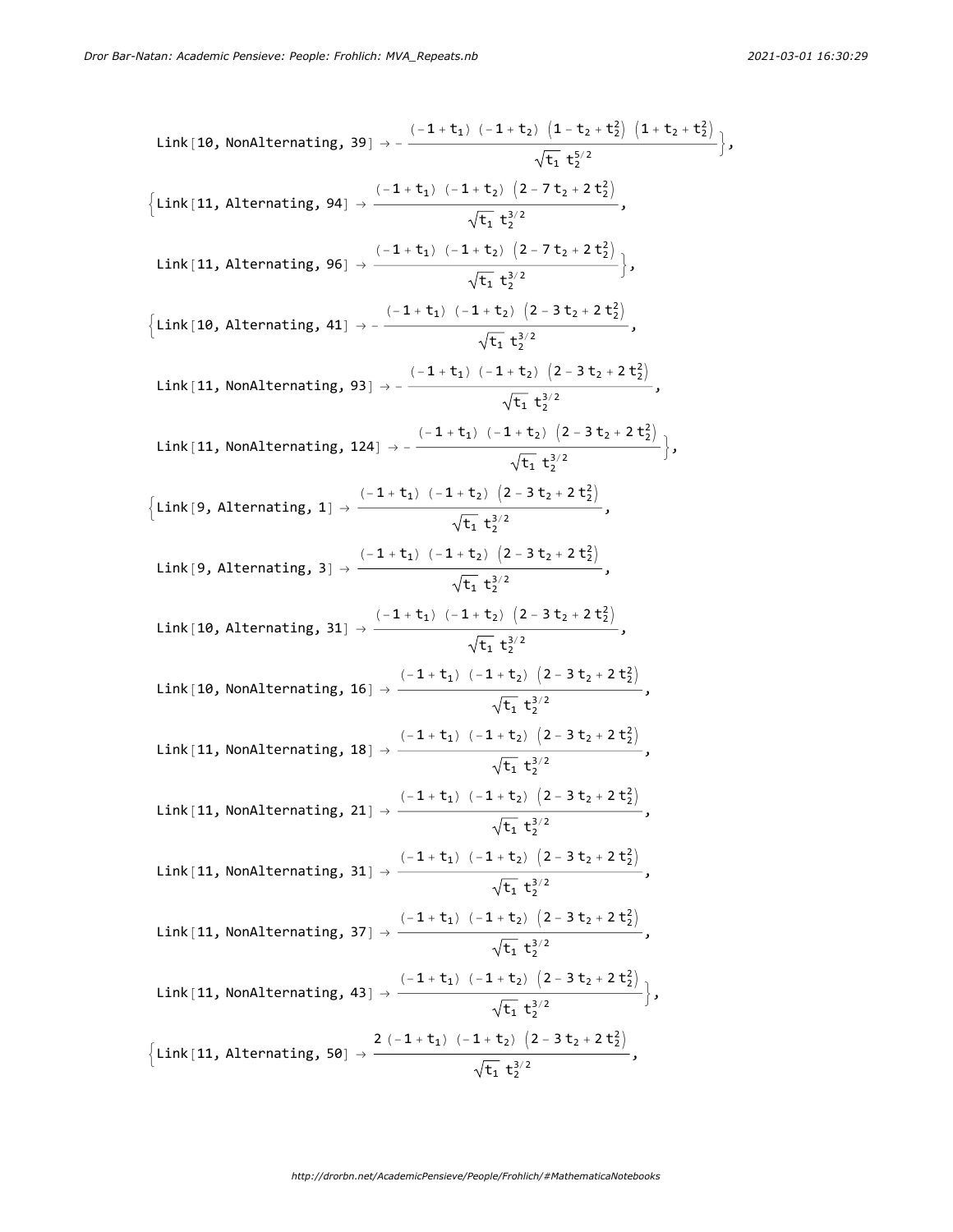Link[11, Alternating, 54] 
$$
\rightarrow \frac{2(-1+t_1)(-1+t_2)(2-3t_2+2t_2^2)}{\sqrt{t_1} t_2^{3/2}}
$$
 \n  
\n
$$
\left\{Link[11, Alternating, 167] \rightarrow \frac{(1-t_1+t_1t_2)(1-t_2+t_1t_2)(2-3t_2+2t_2^2)}{t_1t_2^2},\right.\}
$$
\nLink[11, Alternating, 209]  $\rightarrow \frac{(1-t_1+t_1t_2)(1-t_2+t_1t_2)(2-3t_2+2t_2^2)}{t_1t_2^2},\$   
\nLink[11, Alternating, 47]  $\rightarrow \frac{(-1+t_1)(-1+t_2)(1+t_2^2)(2-3t_2+2t_2^2)}{\sqrt{t_1} t_2^{5/2}},\$   
\nLink[11, Alternating, 53]  $\rightarrow \frac{(-1+t_1)(-1+t_2)(1+t_2^2)(2-3t_2+2t_2^2)}{\sqrt{t_1} t_2^{5/2}},\$   
\nLink[9, Alternating, 15]  $\rightarrow \frac{(-1+t_1)(-1+t_2)(2-t_2+2t_2^2)}{\sqrt{t_1} t_2^{3/2}},\$   
\nLink[9, Alternating, 17]  $\rightarrow -\frac{(-1+t_1)(-1+t_2)(2-t_2+2t_2^2)}{\sqrt{t_1} t_2^{3/2}},\$   
\nLink[11, Nonalternating, 119]  $\rightarrow -\frac{(-1+t_1)(-1+t_2)(2-t_2+2t_2^2)}{\sqrt{t_1} t_2^{3/2}},\$   
\nLink[11, Nonalternating, 119]  $\rightarrow -\frac{(-1+t_1)(-1+t_2)(2-t_2+2t_2^2)}{\sqrt{t_1} t_2^{3/2}},\$   
\nLink[11, Nonalternating, 20]  $\rightarrow \frac{(-1+t_1)(-1+t_2)(2-t_2+2t_2^2)}{\sqrt{t_1} t_2^{3/2}},\$   
\nLink[11, Nonalternating, 20]  $\rightarrow \frac{(-1+t_1)(-1+t_2)(2-t_2+2t_2^2)}{\sqrt{t_1} t_2^{3/2}},\$   
\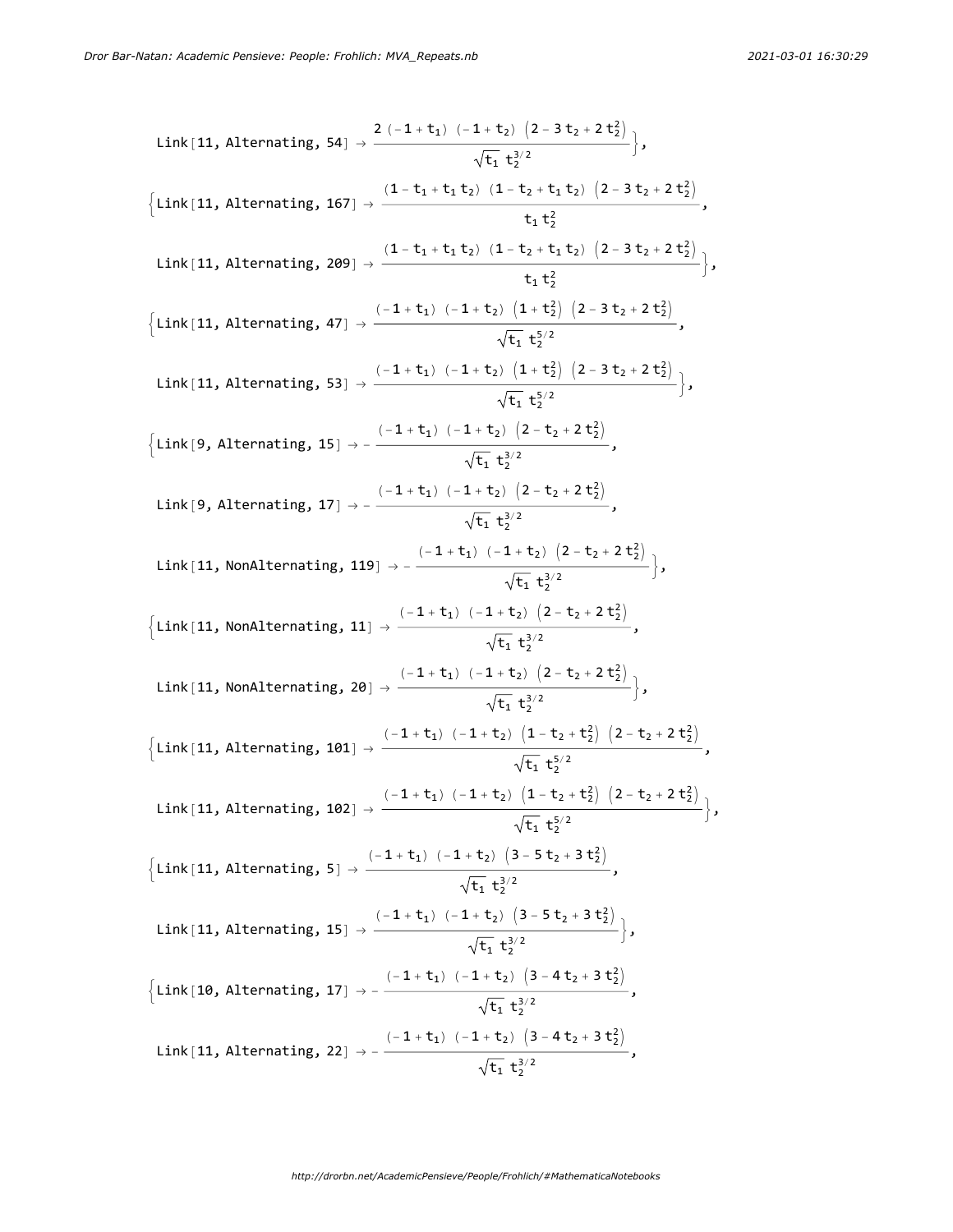Link[11, NonAlternating, 107] 
$$
\rightarrow -\frac{(-1 + t_1) (-1 + t_2) (3 - 4t_2 + 3t_2^2)}{\sqrt{t_1} t_2^{3/2}}
$$
,  
\n{Link[11, Alternating, 117]  $\rightarrow -\frac{(-1 + t_1) (-1 + t_2) (3 - 2t_2 + 3t_2^2)}{\sqrt{t_1} t_2^{3/2}}$ ,  
\nLink[11, Alternating, 131]  $\rightarrow -\frac{(-1 + t_1) (-1 + t_2) (3 - 2t_2 + 3t_2^2)}{\sqrt{t_1} t_2^{3/2}}$ ,  
\nLink[11, Alternating, 9]  $\rightarrow \frac{(-1 + t_1) (-1 + t_2) (4 - 7t_2 + 4t_2^2)}{\sqrt{t_1} t_2^{3/2}}$ ,  
\nLink[11, Alternating, 10]  $\rightarrow \frac{(-1 + t_1) (-1 + t_2) (4 - 7t_2 + 4t_2^2)}{\sqrt{t_1} t_2^{3/2}}$ ,  
\nLink[11, Alternating, 65]  $\rightarrow -\frac{(-1 + t_1) (-1 + t_2) (4 - 5t_2 + 4t_2^2)}{\sqrt{t_1} t_2^{3/2}}$ ,  
\nLink[11, Alternating, 68]  $\rightarrow -\frac{(-1 + t_1) (1 + t_2) (4 - 5t_2 + 4t_2^2)}{\sqrt{t_1} t_2^{3/2}}$ ,  
\nLink[11, Alternating, 83]  $\rightarrow -\frac{(-1 + t_1) (1 + t_2) (4 - 5t_2 + 4t_2^2)}{\sqrt{t_1} t_2^{3/2}}$ ,  
\nLink[11, Alternating, 83]  $\rightarrow -\frac{(-1 + t_1) (-1 + t_2) (4 - 5t_2 + 4t_2^2)}{\sqrt{t_1} t_2^{3/2}}$ ,  
\nLink[11, Alternating, 131]  $\rightarrow \frac{(-1 + t_1) (1 + t_2) (4 - 5t_2 + 4t_2^2)}{t_1 t_2^{3/2}}$ ,  
\nLink[11, Nonalternating, 138]  $\rightarrow \frac{(-1 + t_1 + t_2 - t_1 t_2 + t_1 t_2^$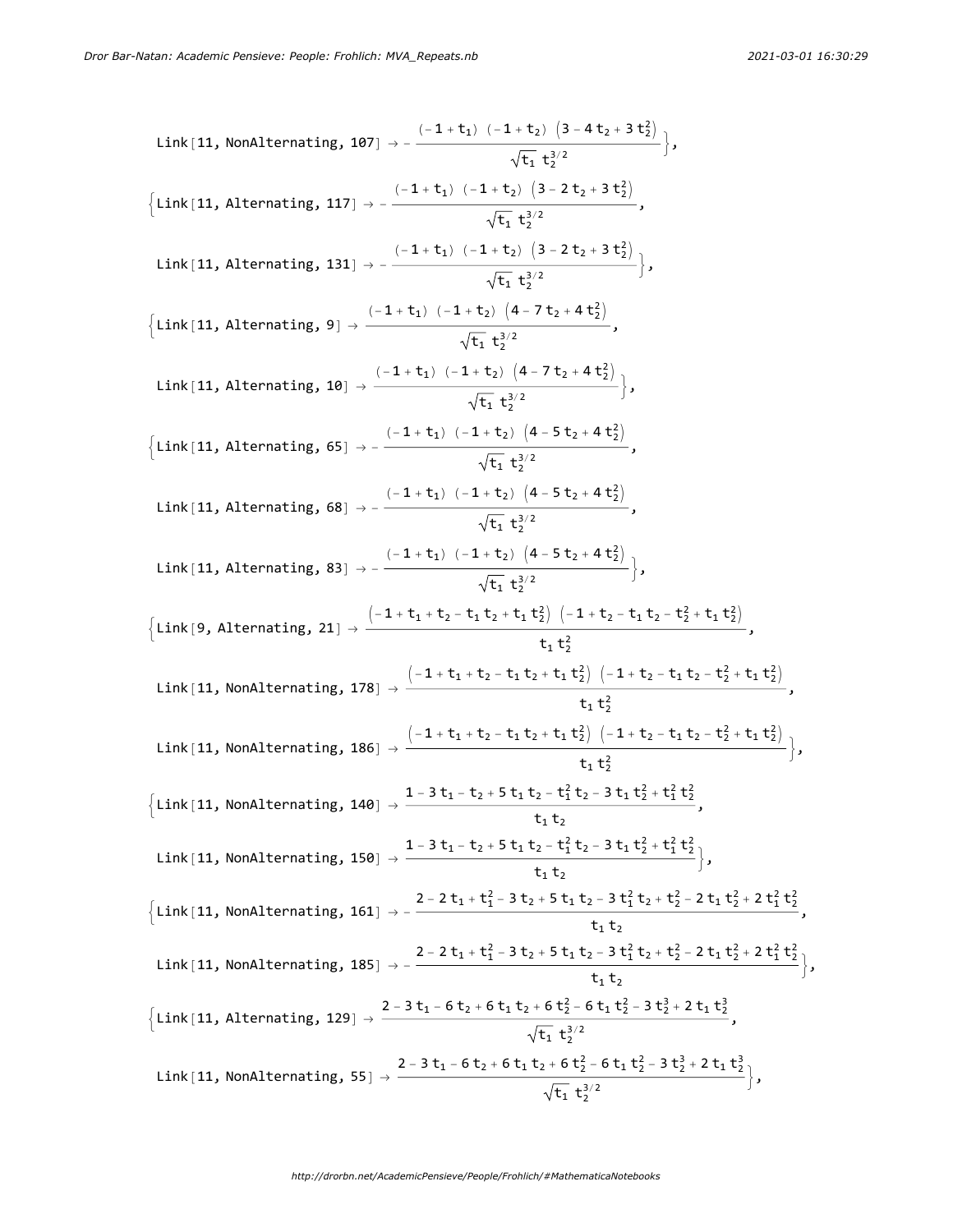$$
\{Link[9, Alternating, 19] \rightarrow -\frac{2-2t_1-5t_2+6t_1t_2+6t_2^2-5t_1t_2^2-2t_2^2+2t_1t_2^2}{\sqrt{t_1} t_2^{3/2}},\
$$
\n
$$
Link[11, NonAlternating, 72] \rightarrow -\frac{2-2t_1-5t_2+6t_1t_2+6t_2^2-5t_1t_2^2-2t_2^2+2t_1t_2^2}{\sqrt{t_1} t_2^{3/2}}\}.
$$
\n
$$
\{Link[11, Alternating, 1] \rightarrow -\frac{(-1+t_1)\ (-1+t_2)\ (1-5t_2+7t_2^2-5t_2^2+t_2^2)}{\sqrt{t_1} t_2^{5/2}},\
$$
\n
$$
Link[11, Alternating, 3] \rightarrow -\frac{(-1+t_1)\ (-1+t_2)\ (1-5t_2+7t_2^2-5t_2^2+t_2^2)}{\sqrt{t_1} t_2^{5/2}},\
$$
\n
$$
Link[11, Alternating, 12] \rightarrow -\frac{(-1+t_1)\ (-1+t_2)\ (1-5t_2+7t_2^2-5t_2^2+t_2^2)}{\sqrt{t_1} t_2^{5/2}},\
$$
\n
$$
Link[11, Alternating, 13] \rightarrow -\frac{(-1+t_1)\ (-1+t_2)\ (1-5t_2+7t_2^2-5t_2^2+t_2^2)}{\sqrt{t_1} t_2^{5/2}},\
$$
\n
$$
\{Link[11, Alternating, 2] \rightarrow \frac{(-1+t_1)\ (-1+t_2)\ (1-5t_2+9t_2^2-5t_2^2+t_2^2)}{\sqrt{t_1} t_2^{5/2}},\
$$
\n
$$
Link[11, Alternating, 8] \rightarrow \frac{(-1+t_1)\ (-1+t_2)\ (1-5t_2+9t_2^2-5t_2^2+t_2^2)}{\sqrt{t_1} t_2^{5/2}},\
$$
\n
$$
Link[11, Alternating, 66] \rightarrow \frac{(-1+t_1)\ (-1+t_2)\ (1-5t_2+9t_2^2-5t_2^2+t_2^2)}{\sqrt{t_1} t_2^{
$$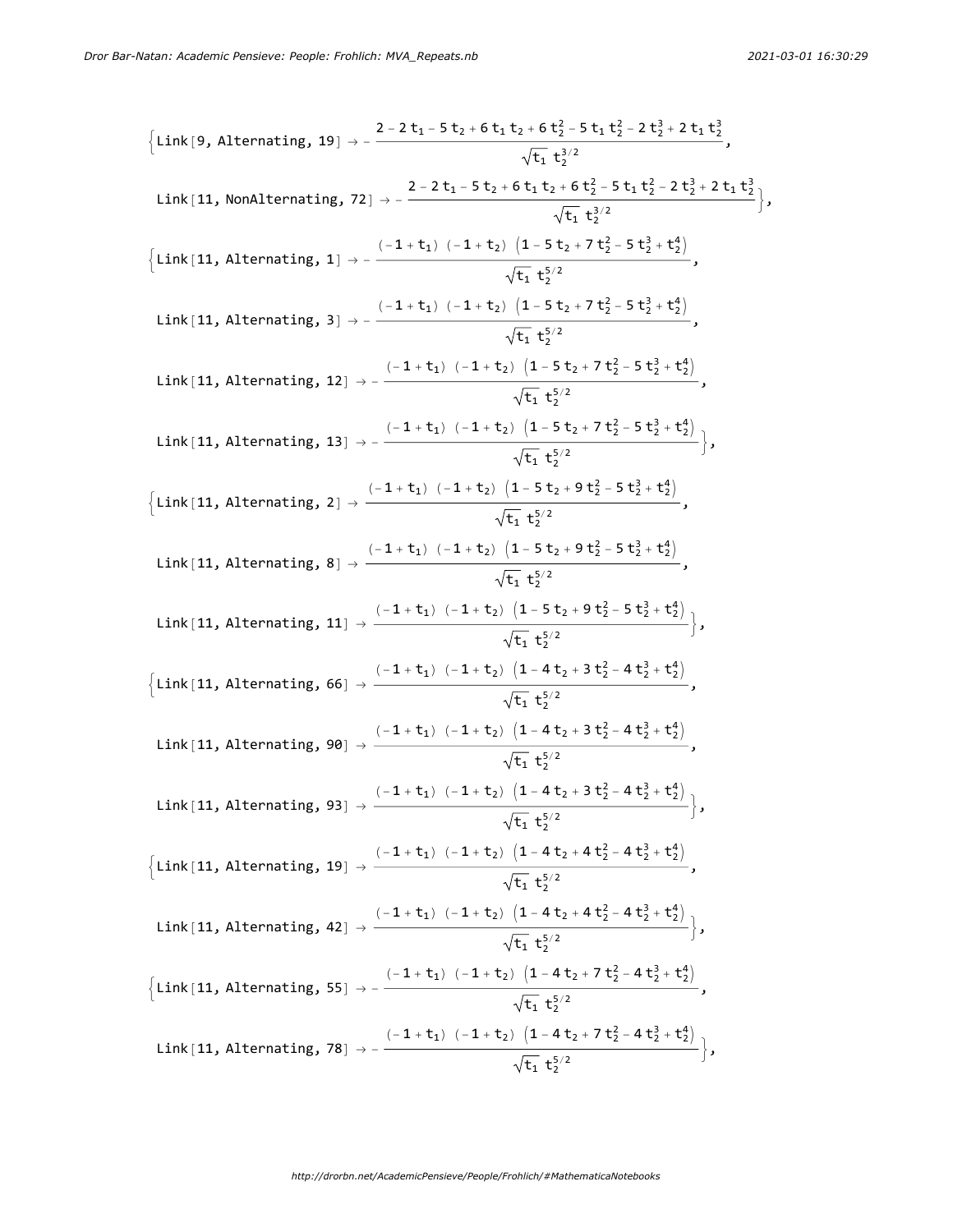$$
\{Link[11, Alternating, 69] \rightarrow \frac{(-1+t_1) (-1+t_2) (1-4t_2+7t_2^2-4t_2^3+t_2^4)}{\sqrt{t_1} t_2^{5/2}},\
$$
\n
$$
Link[11, Alternating, 91] \rightarrow \frac{(-1+t_1) (-1+t_2) (1-4t_2+7t_2^2-4t_2^3+t_2^4)}{\sqrt{t_1} t_2^{5/2}} \}
$$
\n
$$
\{Link[10, Alternating, 2] \rightarrow -\frac{(-1+t_1) (-1+t_2) (1-3t_2+3t_2^2-3t_2^2+t_2^4)}{\sqrt{t_1} t_2^{5/2}},\
$$
\n
$$
Link[10, Alternating, 4] \rightarrow -\frac{(-1+t_1) (-1+t_2) (1-3t_2+3t_2^2-3t_2^3+t_2^4)}{\sqrt{t_1} t_2^{5/2}},\
$$
\n
$$
Link[10, Alternating, 5] \rightarrow -\frac{(-1+t_1) (-1+t_2) (1-3t_2+3t_2^2-3t_2^3+t_2^4)}{\sqrt{t_1} t_2^{5/2}},\
$$
\n
$$
Link[11, NonAlternating, 34] \rightarrow -\frac{(-1+t_1) (-1+t_2) (1-3t_2+3t_2^2-3t_2^3+t_2^4)}{\sqrt{t_1} t_2^{5/2}},\
$$
\n
$$
Link[10, Alternating, 1] \rightarrow \frac{(-1+t_1) (-1+t_2) (1-3t_2+5t_2^2-3t_2^3+t_2^4)}{\sqrt{t_1} t_2^{5/2}},\
$$
\n
$$
Link[10, Alternating, 6] \rightarrow \frac{(-1+t_1) (-1+t_2) (1-3t_2+5t_2^2-3t_2^3+t_2^4)}{\sqrt{t_1} t_2^{5/2}},\
$$
\n
$$
Link[10, Alternating, 27] \rightarrow \frac{(-1+t_1) (-1+t_2) (1-2t_2+t_2^2-2t_2^2+t_2^4)}{\sqrt{t_1} t_2^{5/2}},\
$$
\n
$$
Link[10, Andternating, 114] \rightarrow \frac{(-
$$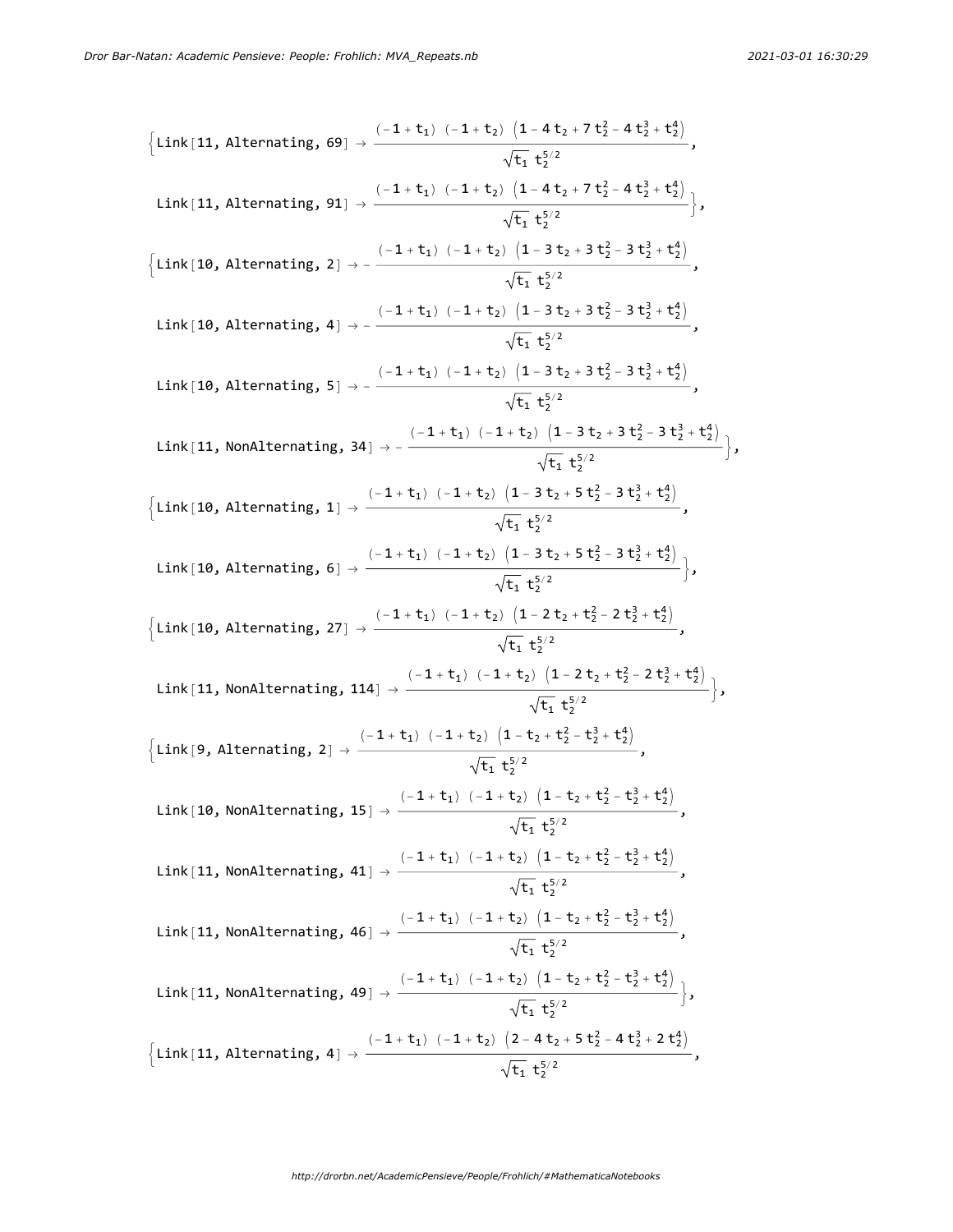Link[11, Alternating, 6] → (-1 + t1) (-1 + t2) 2 - 4 t2 + 5 t2 - 4 t2 + 2 t2 t1 t2 /<sup>2</sup> , Link[11, Alternating, 14] → (-1 + t1) (-1 + t2) 2 - 4 t2 + 5 t2 - 4 t2 + 2 t2 t1 t2 /<sup>2</sup> , Link[11, Alternating, 7] → (-1 + t1) (-1 + t2) 2 - 3 t2 + 3 t2 - 3 t2 + 2 t2 t1 t2 /<sup>2</sup> , Link[11, Alternating, 17] → (-1 + t1) (-1 + t2) 2 - 3 t2 + 3 t2 - 3 t2 + 2 t2 t1 t2 /<sup>2</sup> , Link[11, Alternating, 56] → - (-1 + t1) (-1 + t2) 2 - 2 t2 + 3 t2 - 2 t2 + 2 t2 t1 t2 /<sup>2</sup> , Link[11, Alternating, 64] → - (-1 + t1) (-1 + t2) 2 - 2 t2 + 3 t2 - 2 t2 + 2 t2 t1 t2 /<sup>2</sup> , Link[11, Alternating, 111] → - (-1 + t1) (-1 + t2) 2 - t2 + 2 t2 - t2 + 2 t2 t1 t2 /<sup>2</sup> , Link[11, Alternating, 125] → - (-1 + t1) (-1 + t2) 2 - t2 + 2 t2 - t2 + 2 t2 t1 t2 /<sup>2</sup> , Link[11, Alternating, 195] <sup>→</sup> <sup>1</sup> t1 t2 - 3 t1 + 2 t1 - 3 t2 + 8 t1 t2 - 4 t1 t2 + 4 t2 - 9 t1 t2 + 4 t1 t2 - 4 t2 + 8 t1 t2 - 3 t1 t2 + 2 t2 - 3 t1 t2 + t1 t2 , Link[11, Alternating, 234] <sup>→</sup> <sup>1</sup> t1 t2 - 3 t1 + 2 t1 - 3 t2 + 8 t1 t2 - 4 t1 t2 + 4 t2 - 9 t1 t2 + 4 t1 t2 - 4 t2 + 8 t1 t2 - 3 t1 t2 + 2 t2 - 3 t1 t2 + t1 t2 , Link[11, Alternating, 182] <sup>→</sup> <sup>1</sup> t1 t2 - 3 t1 + t1 - 5 t2 + 9 t1 t2 - 4 t1 t2 + 6 t2 - 11 t1 t2 + 6 t1 t2 - 4 t2 + 9 t1 t2 - 5 t1 t2 + t2 - 3 t1 t2 + 2 t1 t2 , Link[11, Alternating, 210] <sup>→</sup> <sup>1</sup> t1 t2 - 3 t1 + t1 - 5 t2 + 9 t1 t2 - 4 t1 t2 + 6 t2 - 11 t1 t2 + 6 t1 t2 - 4 t2 + 9 t1 t2 - 5 t1 t2 + t2 - 3 t1 t2 + 2 t1 t2 , Link[10, Alternating, 11] <sup>→</sup> t1 <sup>+</sup> 2 t2 - 4 t1 t2 - 7 t2 + 7 t1 t2 + 7 t2 - 7 t1 t2 - 4 t2 + 2 t1 t2 + t2 t1 t2 /<sup>2</sup> , Link[11, NonAlternating, 116] → t1 + 2 t2 - 4 t1 t2 - 7 t2 + 7 t1 t2 + 7 t2 - 7 t1 t2 - 4 t2 + 2 t1 t2 + t2 t1 t2 /<sup>2</sup> , Link[11, Alternating, 464] <sup>→</sup> - <sup>2</sup> (-<sup>1</sup> <sup>+</sup> t1) (-<sup>1</sup> <sup>+</sup> t2) (-<sup>1</sup> <sup>+</sup> t3)<sup>3</sup> t1 t2 t3 /<sup>2</sup> , Link[11, Alternating, 495] <sup>→</sup> - <sup>2</sup> (-<sup>1</sup> <sup>+</sup> t1) (-<sup>1</sup> <sup>+</sup> t2) (-<sup>1</sup> <sup>+</sup> t3)<sup>3</sup> t1 t2 t3 /<sup>2</sup> ,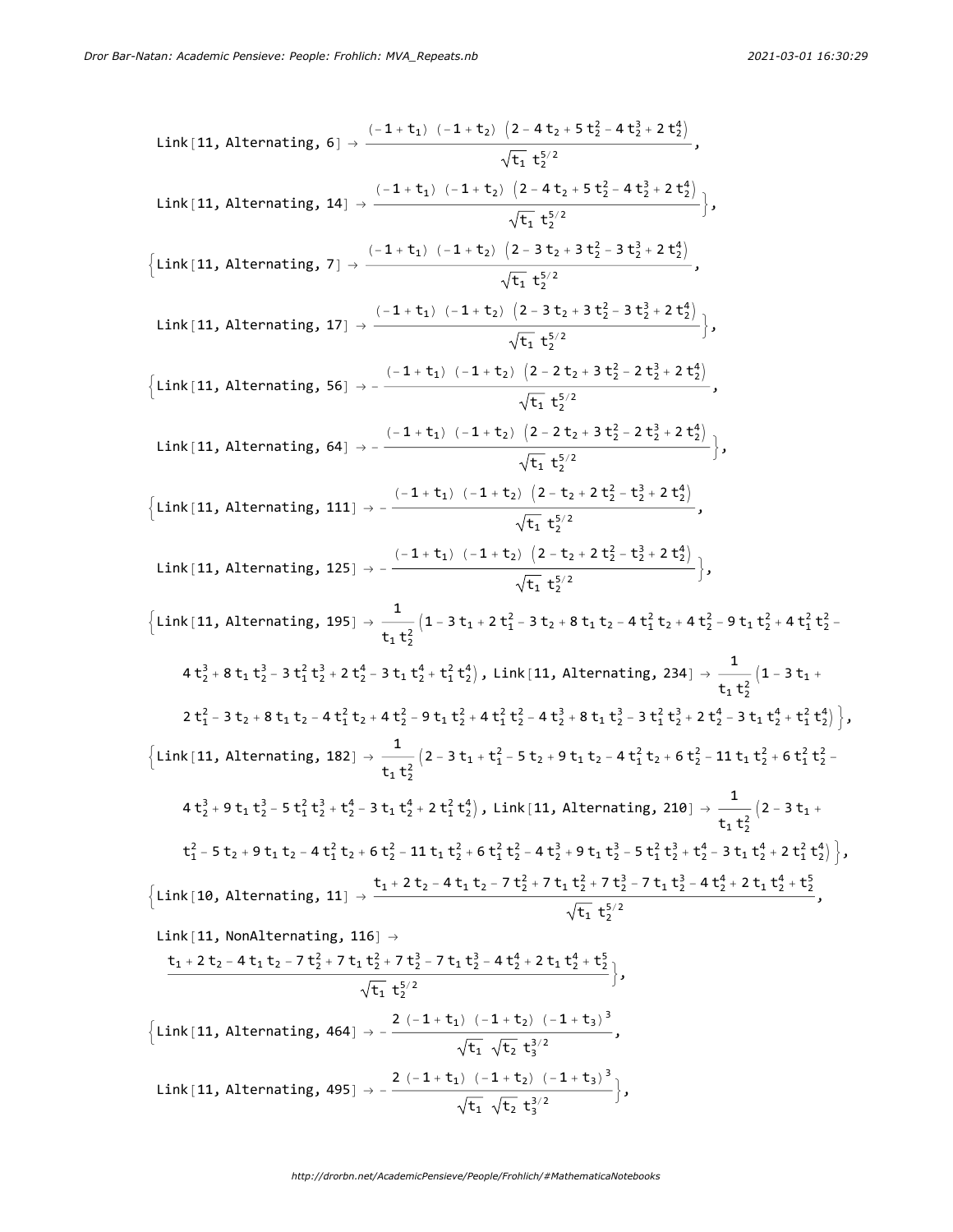$$
\begin{aligned}\n\left\{\text{Link}\left\{9,\text{Alternating, } 53\right\}\right\} &= \frac{(-1+t_{1})(-1+t_{2})(-1+t_{3})^{3}}{\sqrt{t_{1}}\sqrt{t_{2}}t_{3}^{3/2}},\\
\text{Link}\left\{11,\text{NonAlternating, } 384\right\}\right\} &= \frac{(-1+t_{1})(-1+t_{2})(-1+t_{3})^{3}}{\sqrt{t_{1}}\sqrt{t_{2}}t_{3}^{3/2}},\\
\text{Link}\left\{11,\text{NonAlternating, } 387\right\}\right) &= \frac{(-1+t_{1})(-1+t_{2})(-1+t_{3})^{3}}{\sqrt{t_{1}}\sqrt{t_{2}}t_{3}^{3/2}},\\
\left\{\text{Link}\left\{11,\text{NonAlternating, } 353\right\}\right\} &= \frac{(-1+t_{1})(-1+t_{2})(-1+t_{3})^{3}}{\sqrt{t_{1}}\sqrt{t_{2}}t_{3}^{3/2}},\\
\text{Link}\left\{11,\text{NonAlternating, } 369\right\} &= \frac{(-1+t_{1})(-1+t_{2})(-1+t_{3})^{3}}{\sqrt{t_{1}}\sqrt{t_{2}}t_{3}^{3/2}},\\
\text{Link}\left\{11,\text{NonAlternating, } 370\right\} &= \frac{(-1+t_{1})(-1+t_{2})(-1+t_{3})^{3}}{\sqrt{t_{1}}\sqrt{t_{2}}t_{3}^{3/2}},\\
\text{Link}\left\{11,\text{Nonalternating, } 388\right\} &= \frac{(-1+t_{1})(-1+t_{2})(-1+t_{3})^{3}}{\sqrt{t_{1}}\sqrt{t_{2}}t_{3}^{3/2}},\\
\left\{\text{Link}\left\{11,\text{NonAlternating, } 369\right\}\right\} &= \frac{(-1+t_{1})(-1+t_{2})^{2}(-1+t_{3})^{2}}{\sqrt{t_{1}}\sqrt{t_{2}}t_{3}^{3/2}},\\
\text{Link}\left\{11,\text{NonAlternating, } 363\right\} &= \frac{(-1+t_{1})(-1+t_{2})^{2}(-1+t_{3})^{2}}{\sqrt{t_{1}}\sqrt{t_{2}}t_{3}},\\
\text{Link}\left\{11,\text{NonAlternating, } 283
$$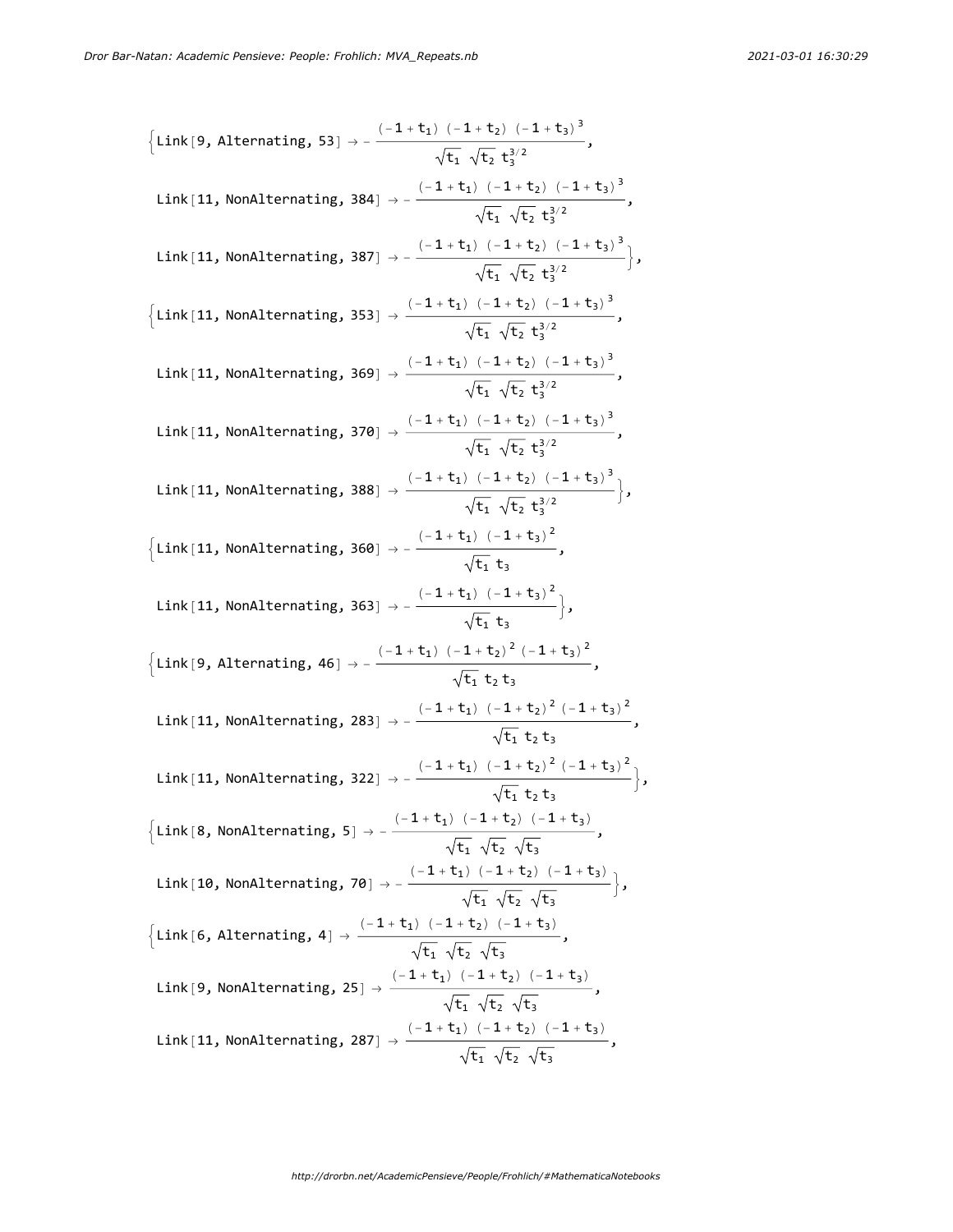Link[11, NonAlternating, 293] 
$$
\rightarrow \frac{(-1+t_1) (-1+t_2) (-1+t_3)}{\sqrt{t_1} \sqrt{t_2} \sqrt{t_3}}
$$
,  
\nLink[11, NonAlternating, 378]  $\rightarrow \frac{(-1+t_1) (-1+t_2) (-1+t_3)}{\sqrt{t_1} \sqrt{t_2} \sqrt{t_3}}$ ,  
\nLink[11, NonAlternating, 408]  $\rightarrow \frac{(-1+t_1) (-1+t_2) (-1+t_3)}{\sqrt{t_1} \sqrt{t_2} \sqrt{t_3}}$ ,  
\nLink[10, NonAlternating, 83]  $\rightarrow -\frac{(-1+t_1) (-1+t_2)^2 (1+t_2t_3)}{\sqrt{t_1} \sqrt{t_2} t_3^{3/2}}$ ,  
\nLink[11, NonAlternating, 391]  $\rightarrow -\frac{(-1+t_1) (-1+t_2)^2 (1+t_2t_3)}{\sqrt{t_1} \sqrt{t_2} t_3^{3/2}}$ ,  
\nLink[11, Nonalternating, 391]  $\rightarrow -\frac{(-1+t_1) (-1+t_2) (-1+t_3) (1+t_2t_3)}{\sqrt{t_1} t_2 t_3}$ ,  
\nLink[11, Nonalternating, 328]  $\rightarrow \frac{(-1+t_1) (-1+t_2) (-1+t_3) (1+t_2t_3)}{\sqrt{t_1} t_2 t_3}$ ,  
\nLink[11, Alternating, 484]  $\rightarrow -\frac{(-1+t_1) (-1+t_2) (-1+t_3) (1+t_2t_3)}{\sqrt{t_1} \sqrt{t_2} t_3^{5/2}}$ ,  
\nLink[11, Alternating, 494]  $\rightarrow -\frac{(-1+t_1) (-1+t_2) (-1+t_3) (1+t_2t_3)}{\sqrt{t_1} \sqrt{t_2} t_3^{3/2}}$ ,  
\nLink[10, Alternating, 494]  $\rightarrow -\frac{(-1+t_1) (-1+t_2) (-1+t_3) (1-t_3t_3 + t_3^2)}{\sqrt{t_1} \sqrt{t_2} t_3^{3/2}}$ ,  
\nLink[11, Nonalternating, 499]  $\rightarrow -\frac{(-1+t_1) (-1+t_2) (-1+t_3) (1-t_3t_3 + t_3^$